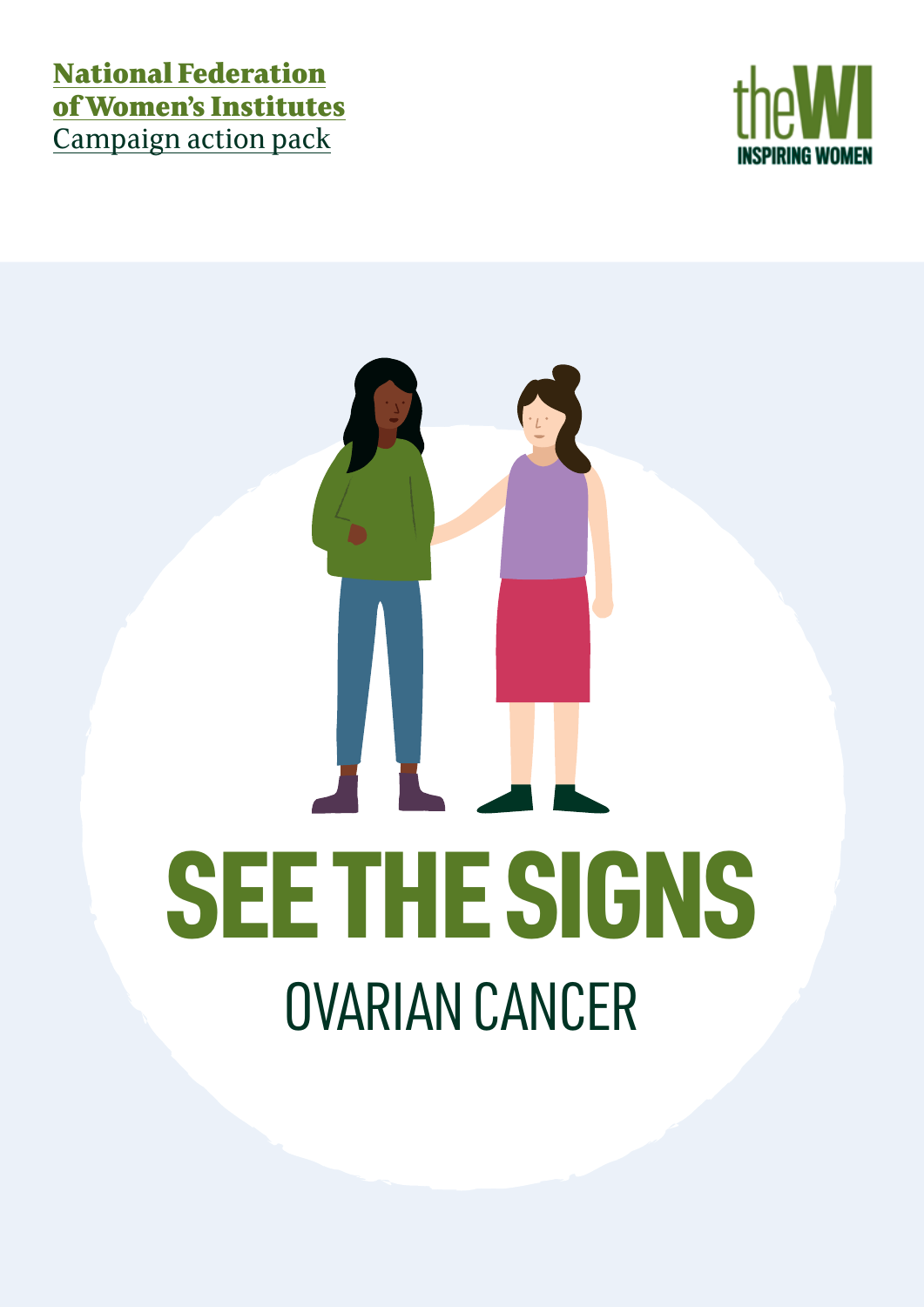## *NFWI 2021 Resolution*

*"With 200,000 members we have the strength to make the difference just as we have for so many causes throughout our history. With this resolution we can do it again".* 

*Kathy Heathcote, Kitchen Dancers WI, Hampshire Federation, and resolution proposer* 

# A call to increase awareness of the subtle signs of ovarian cancer

*"Every two hours in the UK someone dies of ovarian cancer. Making sure GPs and the public know what to look for will not only ensure the early detection and treatment of this disease but transform lives today and for generations to come. NFWI calls on WI members everywhere to help increase awareness of the subtle signs of ovarian cancer".* 

*Kitchen Dancers WI, Hampshire Federation*

## How common is ovarian cancer?

Ovarian cancer can affect women, trans men and people assigned female at birth.

According to Cancer Research UK, there are around 7,500 new ovarian cancer cases in the UK each year, and 4,200 deaths.

It is one of the most common types of cancer in women, mainly affecting those who have been through the menopause.

Although the risk of developing ovarian cancer increases with age, there are cases in younger women so it's important that all women know the symptoms to look out for. Turn to page 5 to find out more about the symptoms of ovarian cancer.

**In the UK,**

82%

**of ovarian cancer cases are diagnosed in women over the age of 50**

**On average,**



**women under the age of 50 are diagnosed with ovarian cancer every year in the UK**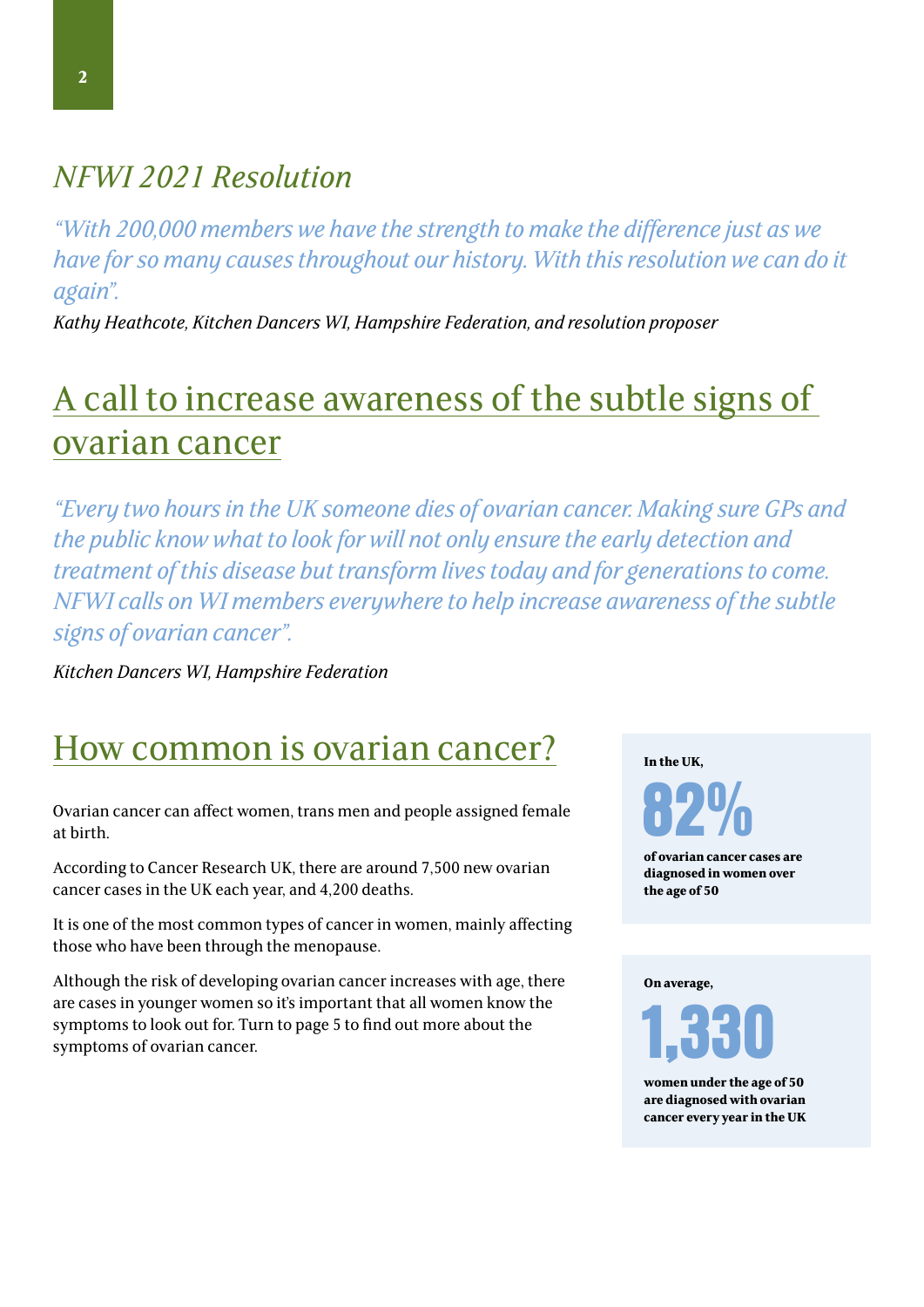# What else can increase the risk of ovarian cancer?

The exact cause of ovarian cancer is unknown but, in addition to age, the other main risk factor is a family history of ovarian cancer.

On average, a woman in England or Wales has a 2% chance of developing ovarian cancer in her lifetime. This increases to up to 60% if you have a 'BRCA gene' mutation, which can be inherited from your mother or father, but it doesn't mean that you will definitely develop cancer.

If you would like to find out more, Ovarian Cancer Action has further information on BRCA mutations and a tool to help you check whether your family history puts you at risk of ovarian cancer. You can access this here: **www.ovarian.org.uk/risktool/** 

If you have any concerns that your family history might mean you are at greater risk, speak to your GP.

Other factors that may increase your risk of developing it include being overweight, smoking, using talcum powder, diabetes, endometriosis, and use of hormone replacement therapy (HRT). You can find out more on the NHS website or the websites of specialist charities such as Target Ovarian Cancer and Ovarian Cancer Action.

# Why is raising awareness of the symptoms of ovarian cancer important?

The earlier ovarian cancer is diagnosed the easier it is to treat. Cancer Research UK states that when ovarian cancer is diagnosed early, nine out of ten women will survive for five years or more. This compares to less than three in 20 women when diagnosed at the latest stage<sup>1</sup>.

However, because the early signs of ovarian cancer are similar to conditions such as irritable bowel syndrome (IBS), and pre-menstrual syndrome (PMS), it is often not diagnosed until it has spread and a cure is not possible.

Overall awareness of the symptoms of ovarian cancer also remains low, yet this is crucial to early diagnosis, alongside other factors such as healthcare professionals taking the necessary steps when women present with them.

Research carried out by Target Ovarian Cancer in 2016 with more than 1,300 women found that only 4% were very confident that they could spot a symptom of ovarian cancer.

Few women could name feeling full/loss of appetite (3%) or increased urinary urgency/frequency (2%) as two of the four primary symptoms.

Research shows that people are much more likely to seek help for what are referred to as 'alarm' symptoms, such as an unexplained lump or persistent unexplained pain.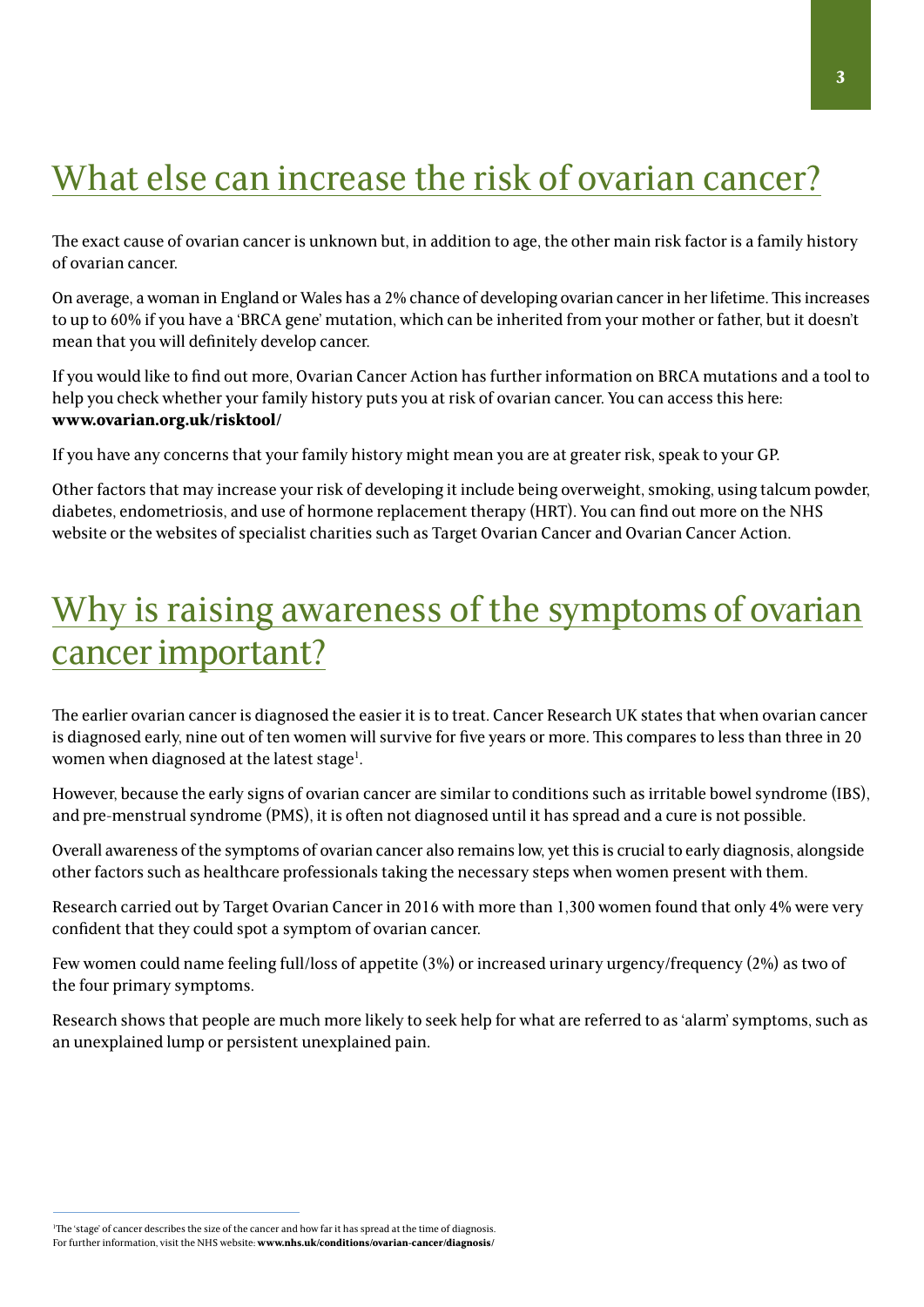# How will the NFWI work on this issue?

The WI's campaign on ovarian cancer will have two main areas of focus that reflect the aims of the resolution.

- **1)** Increase awareness of the signs of ovarian cancer among people at risk, and
- **2)** To work alongside healthcare professionals to help ensure they are also aware of the relevant symptoms and can make a referral where necessary.

The first stage of the campaign will primarily focus on the first objective, but this will continue to run throughout the duration of the entire campaign. The second phase will launch in 2022 and will be accompanied by further information and support to help members take action to increase awareness of the signs of ovarian cancer among healthcare professionals.

#### **In the first stage of the campaign, the NFWI will:**



- Work closely alongside and amplify the key messages of existing national campaigns that aim to increase awareness of the signs and symptoms of ovarian cancer among those at risk.
- Provide information and resources to help increase understanding of the signs and symptoms of ovarian cancer among WI members and their communities, and the steps to take if you are experiencing one or more of the symptoms.
- Empower and support WI members to have conversations with friends and family about their own and their loved ones

health, focussing on possible signs and symptoms of ovarian cancer.

- Provide WI members with opportunities to share their personal experiences of ovarian cancer diagnosis and treatment with the aim of raising awareness of the symptoms and the need for early diagnosis.
- Empower federations and WIs to mobilise their communities and support the efforts of local specialist groups in sharing information about the signs of ovarian cancer with the wider public.

#### THE FOUR MAIN SYMPTOMS OF OVARIAN CANCER:

- Persistent stomach pain
- Persistent bloating
- Difficulty eating/feeling full more quickly
- Needing to wee more frequently

Other symptoms of ovarian cancer can include: persistent indigestion or feeling sick, pain during sex, a change in your bowel habits, back pain, feeling tired all the time and unintentional weight loss.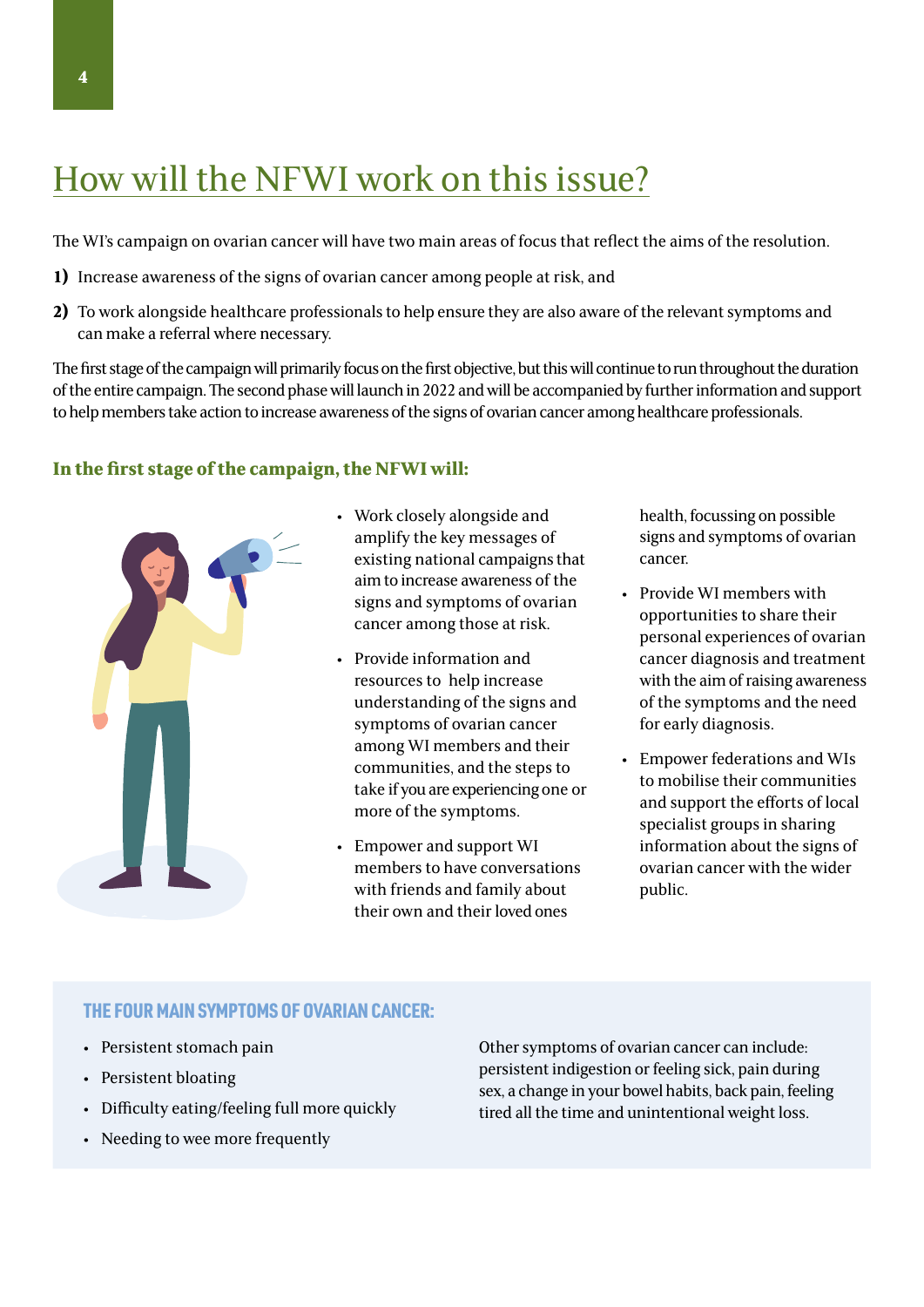# Ovarian Cancer Action explains how to tell the difference between IBS and Ovarian Cancer

One of the challenges of spotting ovarian cancer symptoms is that they are often mistaken for less serious conditions like Irritable Bowel Syndrome (IBS).

- IBS usually develops for the first time in patients in their 20s and 30s
- IBS symptoms come and go and are related to eating particular foods and stress

#### **IBS CONSULTANT CANCER CONSULTANT CANCER**

- If you develop IBS symptoms for the first time in your 50s or later, it is unlikely to be IBS
- Ovarian cancer symptoms are persistent and are not affected by your diet or stress

## What to do if...

## *You are worried you might have symptoms of ovarian cancer*

#### **See your GP**

If you are experiencing one or more of the symptoms of ovarian cancer or a change that isn't normal for you, it's important to see your GP. Try not to put it off, or worry about troubling your GP because you won't be.

GP practices are managing patients differently because of the Covid-19 pandemic, but they still have a responsibility to advise and treat all patients so, if you are at all worried about symptoms, speak to your GP.

It's unlikely that you have cancer, but it's best to get it checked out early regardless of what is causing your symptoms. If it is ovarian cancer, the earlier it is picked up the easier it is to treat.

The symptoms of ovarian cancer can be difficult to recognise as they are often similar to other more common and less serious conditions. Using a diary can help you discuss how you are feeling with your GP and also help them to determine how persistent your symptoms are and what scans or tests you may need.

The charities Ovacome and Ovarian Cancer Action have diaries you can use to track your symptoms:

Ovacome symptom diary: **www.ovacome.org.uk/symptoms-tracker**

Ovarian Cancer Action symptom diary: included on page 7 and accessible from **www.ovarian.org.uk/ovarian-cancer/i-have-symptoms-what-next/**

#### REMEMBER:

- Symptoms of ovarian cancer can vary from woman to woman.
- Although ovarian cancer can occur at any age, it mostly occurs in women over the age of 50. If you have a strong family history of breast or ovarian cancer you may be more at risk.
- Smear tests (cervical screening) do not detect ovarian cancer.
- If you have any of the symptoms and they are new and persistent, tell your doctor.

*(Information sourced from Ovacome)*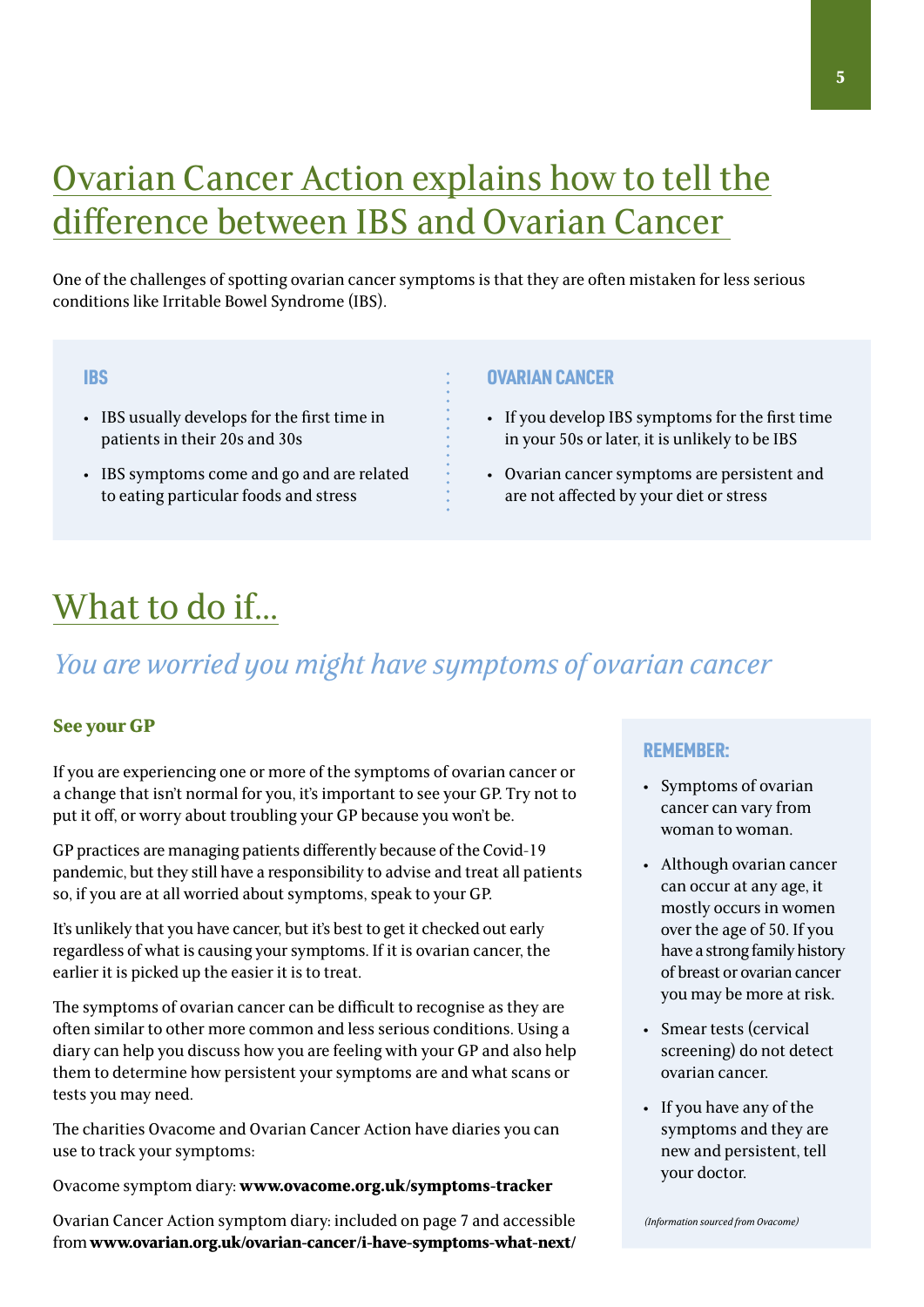# At your GP appointment

At your appointment, your doctor will ask you about your symptoms (how long you have had them for and their severity) and about your general health. They may ask if there is a history of ovarian or breast cancer in your family.

Depending on your symptoms, your doctor might:

- Gently feel your tummy to check for any swelling or lumps in your abdomen or pelvis. If your doctor finds this, they should refer you urgently to a gynaecological cancer service within two weeks.
- Ask to do an internal examination to check if there are any swellings or lumps in your ovaries or womb. You can ask for a female doctor to do this or for a chaperone to be present, if you feel more comfortable.
- Arrange for you to have a blood test to measure the level of CA125 in your blood a high level can be a sign of ovarian cancer, but it can also be caused by other conditions such as endometriosis and fibroids.
- Refer you for an ultrasound scan of the abdomen and pelvis if your blood test shows a high level of CA125. If the ultrasound suggests ovarian cancer, you will be referred straight away to a gynaecological cancer service.

The NHS website has more detailed information on diagnosis and the tests you may be offered: **www.nhs.uk/ conditions/ovarian-cancer/diagnosis/**.

You can also visit Ovarian Cancer Action's website which explains next steps depending on the results of certain tests: **www.ovarian.org.uk/ovarian-cancer/i-have-symptoms-what-next/**.

If you are unsure what to ask at your appointment or worried you might miss something out, Cancer Research UK has a list of questions you might want to ask, and helpful tips for getting the most out of your appointment. Go to: **www.cancerresearchuk.org/about-cancer/ovarian-cancer/getting-diagnosed/seeing-your-gp**.

# GP services during Covid-19

The way patients are seen in primary care has changed because of Coronavirus, but GP practices remain open and are still there to help if you are worried about symptoms.

Most appointments in the first instance are carried out over the phone or via video to reduce face-to-face contact to keep you safe. However, if you need a physical appointment (for a physical examine or a blood test for example) you will still be seen in person by a GP. The Royal College of General Practitioners advises speaking to your GP and reaching a decision on what is best for you.

The NHS website and Ovacome have information about online/remote appointments and guidance to help you prepare. Ovacome and the British Gynaecological Cancer Society also explain that your clinical team may make changes to your care and treatment to reduce risks to your immediate health, while making sure you receive the safest possible treatment at the right time.

If you start to feel seriously unwell while waiting for a consultation, don't wait for your phone or video appointment, call 999.

NHS website: **www.nhs.uk/nhs-services/gps/gp-online-consultations/**.

Ovacome: **www.ovacome.org.uk/preparing-for-remote-appointments-booklet**.

British Gynaecological Cancer Society: **www.bgcs.org.uk/public-information/covid-19/**.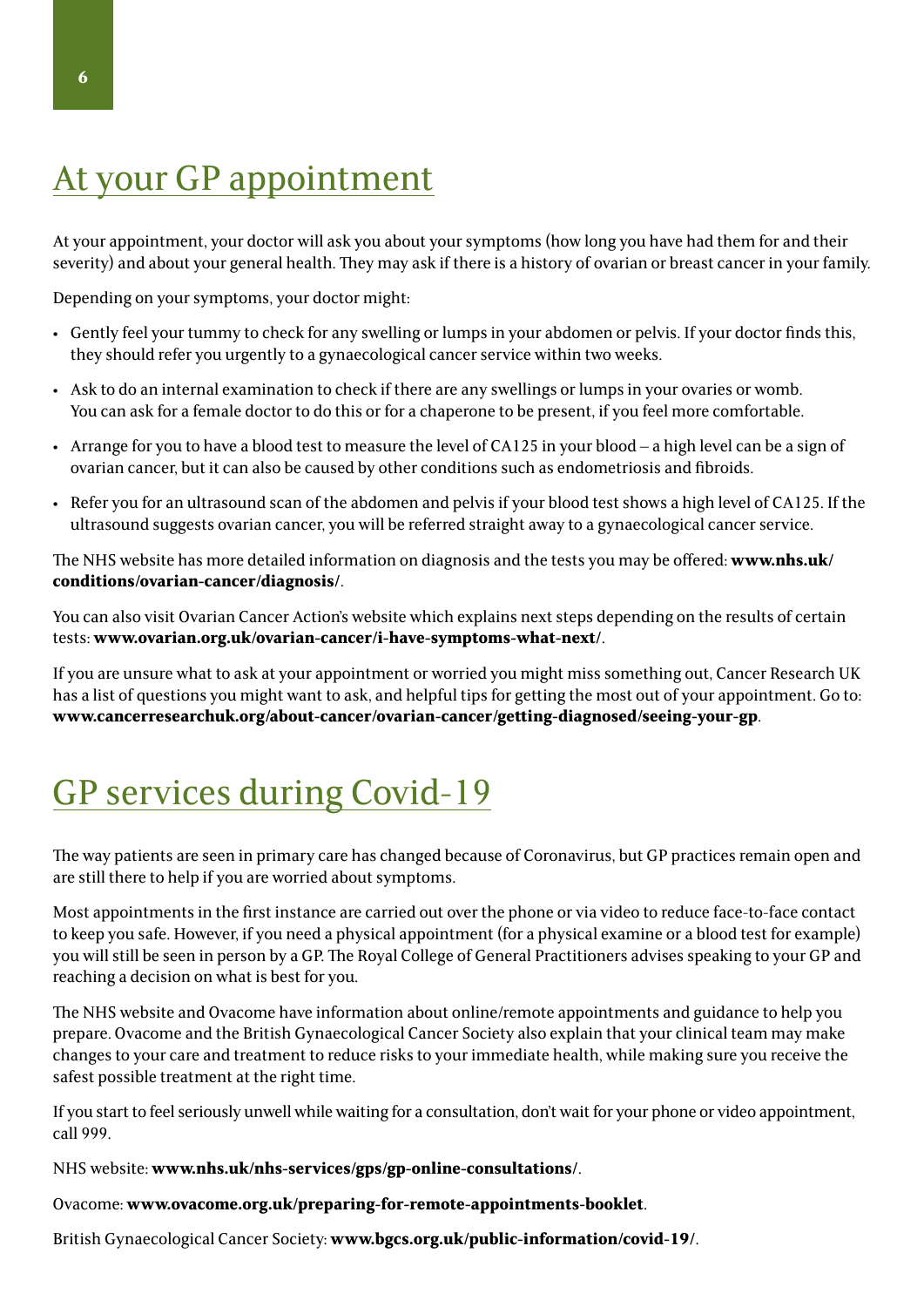## Ovarian Cancer Action's Symptoms Diary

| <b>Symptom</b>                                                    | Week <sub>1</sub>               | Week <sub>2</sub>               | Week 3                          | Week 4                          |
|-------------------------------------------------------------------|---------------------------------|---------------------------------|---------------------------------|---------------------------------|
| <b>Persistent</b><br>bloating                                     | M<br>т<br>W<br>т<br>F<br>S<br>S | M<br>T<br>W<br>т<br>F<br>S<br>S | M<br>Т<br>W<br>Т<br>F<br>S<br>S | M<br>Т<br>W<br>Т<br>F<br>S<br>S |
| <b>Persistent</b><br>stomach pain                                 | M<br>T<br>W<br>Т<br>F<br>S<br>S | M<br>T<br>W<br>т<br>F<br>S<br>S | M<br>Т<br>W<br>Т<br>F<br>S<br>S | M<br>Т<br>W<br>Т<br>F<br>S<br>S |
| <b>Needing to</b><br>wee more<br>frequently<br>and/or<br>urgently | M<br>Т<br>W<br>Т<br>F<br>S<br>S | M<br>т<br>W<br>Т<br>F<br>S<br>S | M<br>т<br>W<br>т<br>F<br>S<br>S | M<br>т<br>W<br>Т<br>F<br>S<br>S |
| <b>Difficulty</b><br>eating/feeling<br>full more<br>quickly       | M<br>Т<br>W<br>Т<br>F<br>S<br>S | M<br>Т<br>W<br>Т<br>F<br>S<br>S | Μ<br>Т<br>W<br>Τ<br>F<br>S<br>S | M<br>Т<br>W<br>Т<br>F<br>S<br>S |
| <b>Additional</b><br>symptoms<br>and comments                     |                                 |                                 |                                 |                                 |

Each day that you experience one of the symptoms, make a note in the box for that day to indicate the symptom's severity on a scale of 1-10 (with 1 being mild and 10 being severe). Visit Ovarian Cancer Action's website for further guidance on how to use this diary: **www.ovarian.org.uk**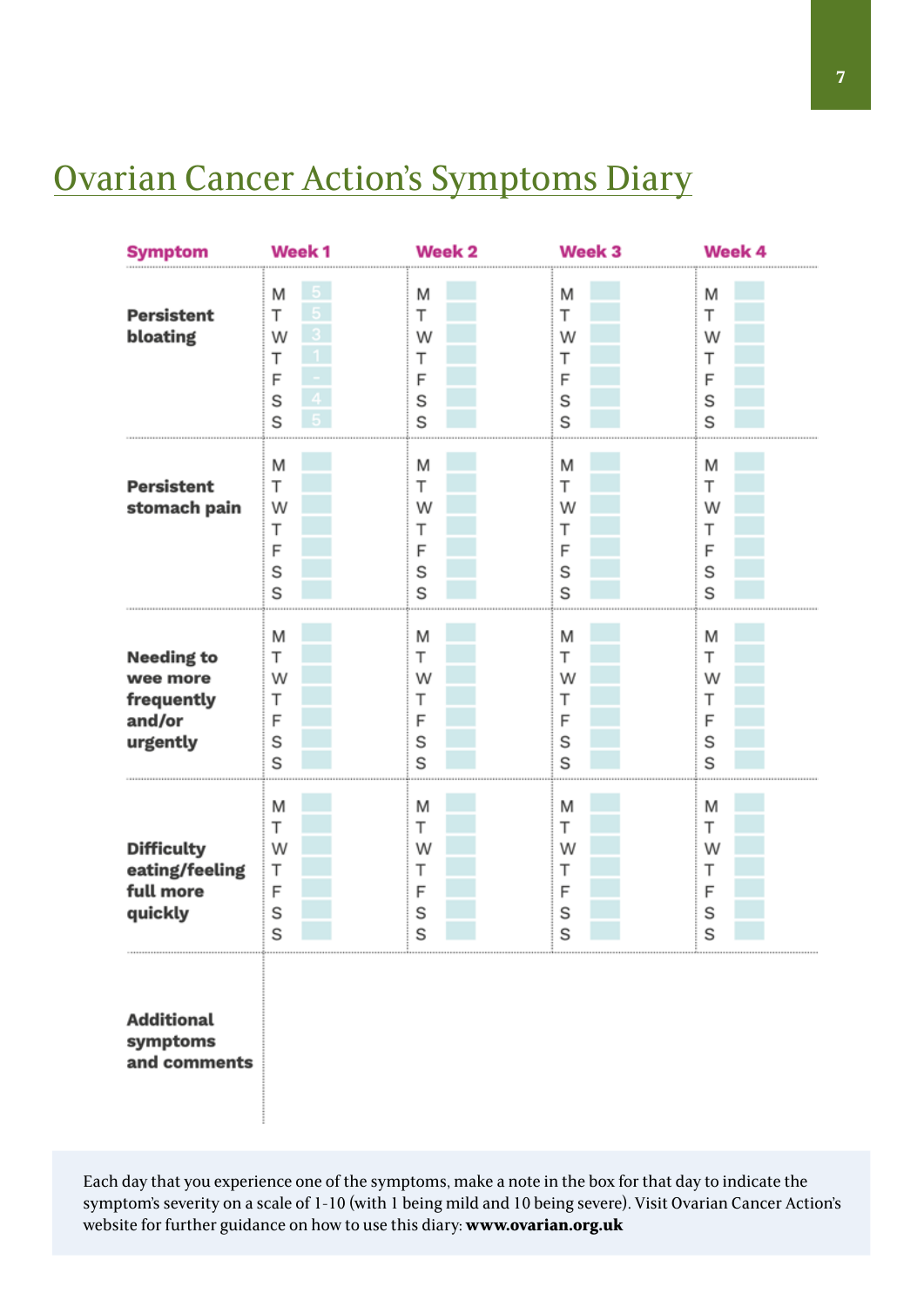## Margaret's experience

*Scholes WI, West Yorkshire Federation*



"I have had problems with my digestive system for a number of years, most of which had been investigated, and when I read about ovarian cancer in the November/December edition of WI Life I remember thinking how my symptoms and those of ovarian cancer were similar.

"I had been trying to lose weight so I was not surprised that I was successful with this, but I noticed I still had quite a tummy and I recalled what I had read in WI Life about ovarian cancer.

"At the end of March, I decided I would discuss my symptoms with the GP and mentioned I had read about the symptoms of ovarian cancer. The GP agreed the symptoms I had for my digestive conditions and ovarian cancer were similar, but she did send me for a scan and blood test just to be sure. It took three weeks to get a scan appointment.

"The GP called me two days later to tell me a mass had been seen on the

scan and she would arrange a quick path hospital appointment. A blood test came back to show that my tumour level was high.

"I had an appointment with a gynaecologist two weeks later and was sent for a CT scan. On 24 May I saw a consultant gynaecological oncologist who confirmed I had ovarian cancer and told me I would need a hysterectomy.

"The operation was successful and the tumour removed. It was then a three- week wait for a histology report to confirm this. I was in hospital for six days.

"When I returned to see the consultant three weeks later he confirmed that all of the tumour had been removed and I would need no further treatment. The tumour was 16cm in diameter but was classed as stage 1 cancer.

"As a nurse walked along the corridor with me after my appointment she said I was a miracle.

I am very grateful that my GP listened to me and responded as she did so quickly, and to the WI for making me aware of ovarian cancer.

"I would urge everyone to read and be aware of the symptoms of ovarian cancer and if you have any doubts go and see your GP.

"I am very grateful to my friends in Scholes WI who gave me support, and provided meals and baking".

*Please remember that ovarian cancer, in the general population, is very rare (1-2% of women affected) but by delaying seeking advice from your GP could result in a late presentation which clearly has a worse prognosis. One doesn't usually suddenly develop irritable bowel (IBS) after the menopause which on some occasions has been an inaccurate diagnosis for the early stages of ovarian cancer. So if this is suggested and you don't normally suffer with IBS please ask your GP to reconsider and request both the blood test and scan.*

**Richard Hutson, Consultant Gynaecological Oncologist at Leeds Teaching Hospitals NHS Trust and Margaret's consultant**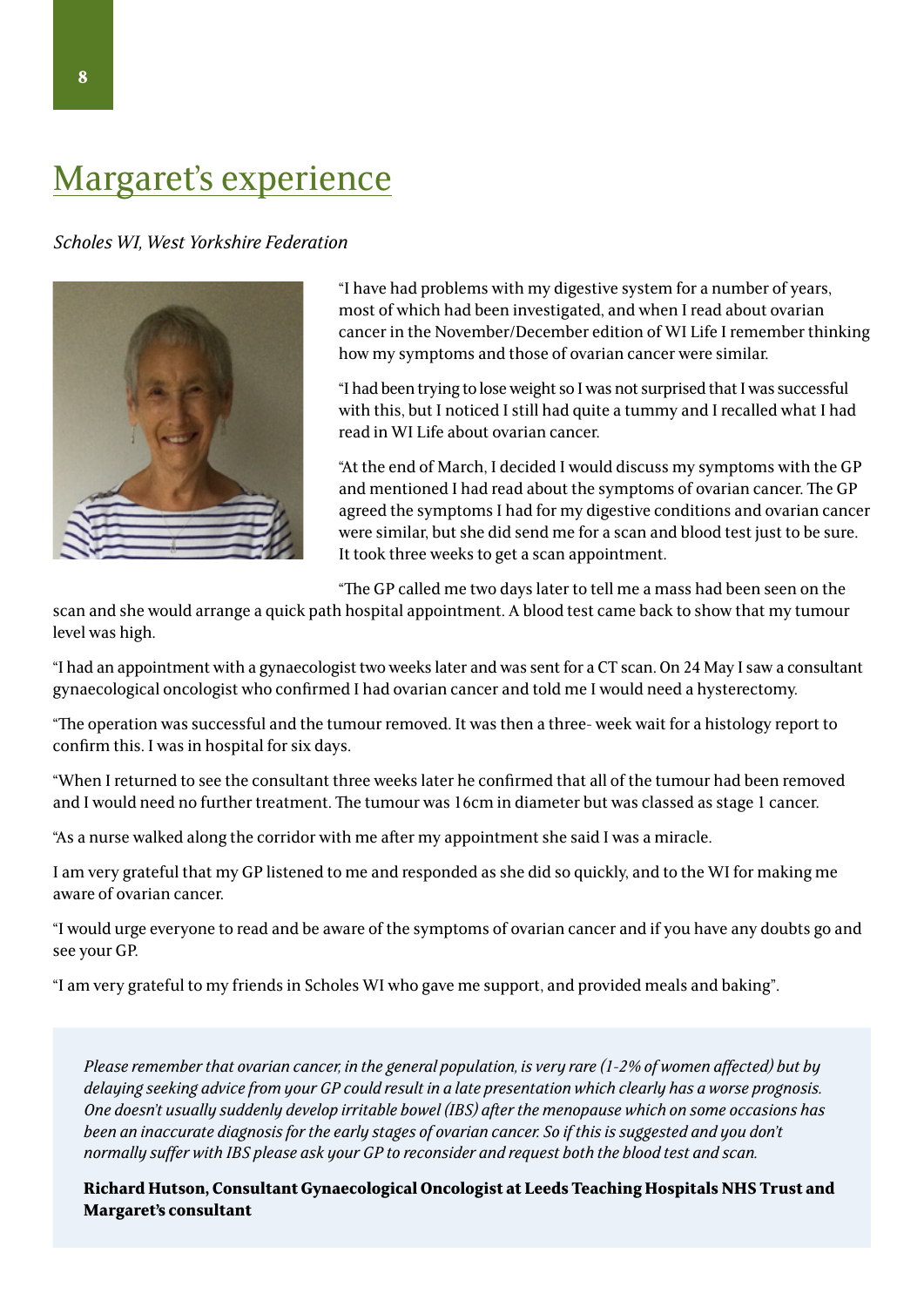## Barbara's experience

#### *Netherton & District WI, West Yorkshire Federation*



"Strangely enough at the time the proposals were published to back a campaign regarding the above subject a mass in one of my ovaries was discovered. It was a tumour the size of a melon. I underwent major surgery to remove the tumour and had a full hysterectomy and removal of appendix at the same time.

"Further tests on the removed tumour revealed stage 1 clear cell cancer. 6 cycles of extensive chemotherapy followed as a precaution to ensure everything was clear. A recent CT scan revealed that all was well. What a relief! Now my hair is beginning to grow back and my energy is increasing.

"I was very grateful to my GP who arranged for an ultra sound scan as soon as possible after an appointment. Following the results of this I was placed on a Cancer fast track. My treatment by the NHS service and staff has been brilliant.

"Early detection is the key. In hind side I had symptoms but they were thought to be due to other issues. These were as follows:-

- Slacks and jeans getting tighter or unable to fasten at the waist due to stomach getting bigger I put this down to gaining weight.
- Increase in going to the toilet to wee, especially during the night.
- Back pain put down to the arthritis in my back.
- Feeling tired and weary in the afternoon and dozing off not like me at all.
- Feeling of pressure low in my stomach. As if something was pressing on my bladder. (Something was. It was the tumour).

"The latter is the point at which I paid a visit to my local Doctors surgery and saw a GP.

"All this started in November 2020. Covid lockdowns and restrictions made things even more difficult in lots of ways. The worst was not being able to receive normal support from family and friends. Phone contact is not a substitute from actually being with them. Luckily my partner, who lives elsewhere, gave up his independent life to look after me and stay in a bubble. Something for which I will be forever grateful!

"I have mentioned all this as I feel very lucky to have survived. My Aunt died as a result of ovarian cancer which was not diagnosed until it was too late. She was misdiagnosed as having a prolapsed womb.

"Thank you to the WI for campaigning on ovarian cancer. Early detection is the key to survival of this killer!"

**Thank you to all of the members who have shared their experiences of ovarian cancer. More stories will be shared throughout the See the Signs campaign.**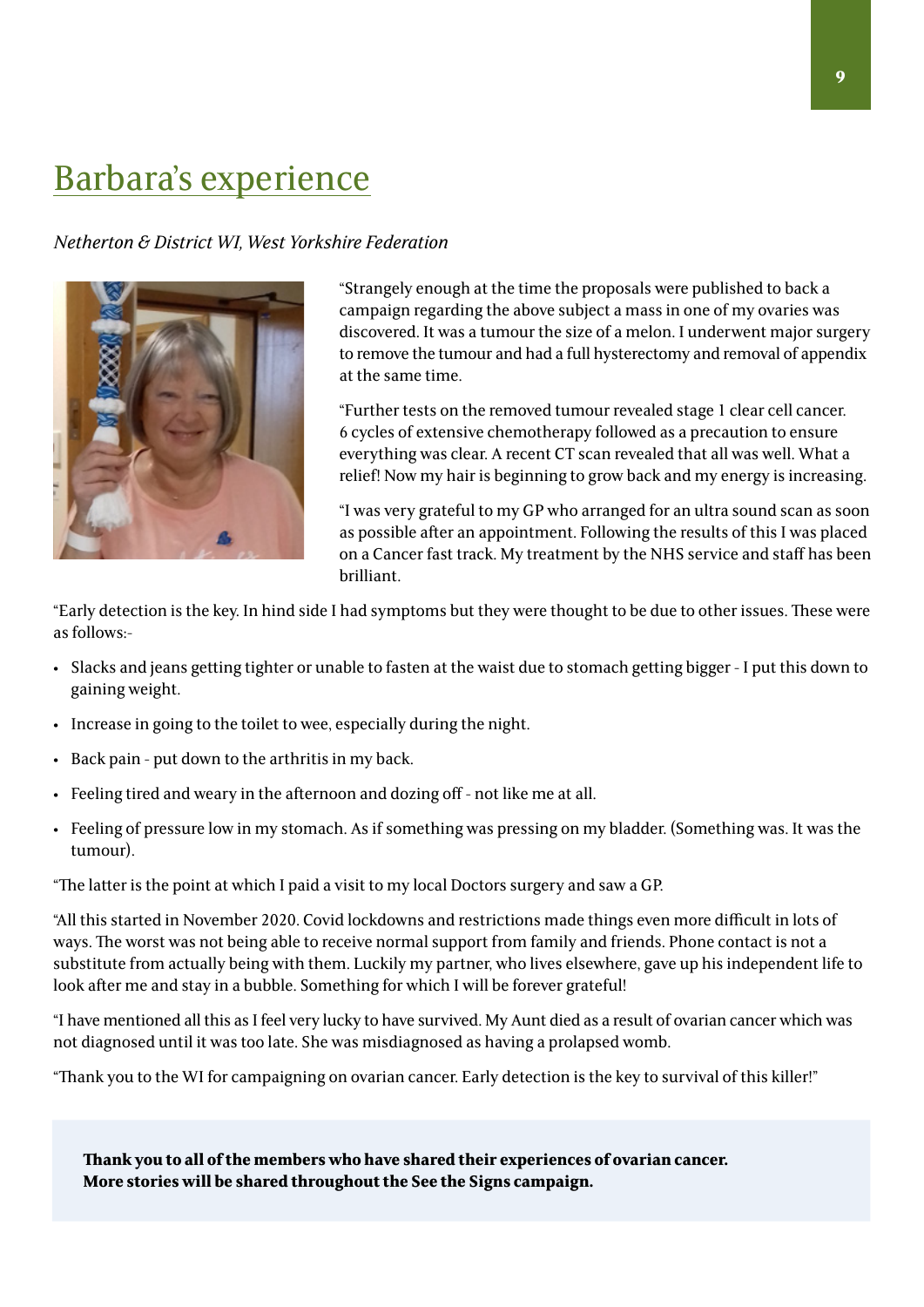## What to do if...

## *You are worried about someone else*

*"Rather than if your friend has symptoms saying it's probably nothing, saying it's probably nothing but why don't you go and get it checked out. That little change may drastically alter what happens in terms of patient outcomes"* 

**Mr John Butler, Consultant Gynaecological Oncology Surgeon at the Royal Marsden and expert speaker in favour of the WI resolution at the 2021 NFWI Annual Meeting**

We spoke to gynae-oncology research charity GRACE for advice on how to support a friend or family member with possible symptoms of ovarian cancer.

Here are their top tips:

#### **Be alert to vague symptoms**

- Ovarian cancer is often given the dreadful tabloid-y name of the silent killer. But that's really not the case. In fact many women do have symptoms but they just don't tend to be that dramatic.
- They also tend to be more bowel related (such as a change in bowel habits or a fullness in the tummy, or even bladder pressure) and so people don't automatically think 'ooh that must be gynaecological – I must go and speak to my doctor straight away.'
- They think it is much more likely to be every day constipation or even IBS – the sorts of things that lots of women think they might experience in middle to older age.
- Ovarian cancer is tricky to diagnose because the symptoms are easily mistaken for less serious health problems. GPs stress understanding the timing of any symptoms. It's NEW symptoms that are the ones to think about. If you notice friends or family members seem to be uncomfortable in ways they've not been before – that's the time to perhaps start a conversation.

#### **Encourage them not to put it off**

- One of the reasons that ovarian cancer often remains undiagnosed is that, as women, we often put ourselves last – the 'it'll go away on its own' theory. Therefore you can help by encouraging the women in your life not to ignore symptoms or put off calling the doctor.
- If you hear friends and family complaining of symptoms persistently or you can tell it's playing on their mind – it's worthwhile encouraging them to call their GP.
- They might reply "oh they're only mild symptoms" or "the doctor won't want to be bothered about this." But you can suggest that wouldn't it be much better to be reassured by the doctor "I don't think this is something to worry about" or even "I think we need to do some further tests" – because both of these options will get her closer to an answer.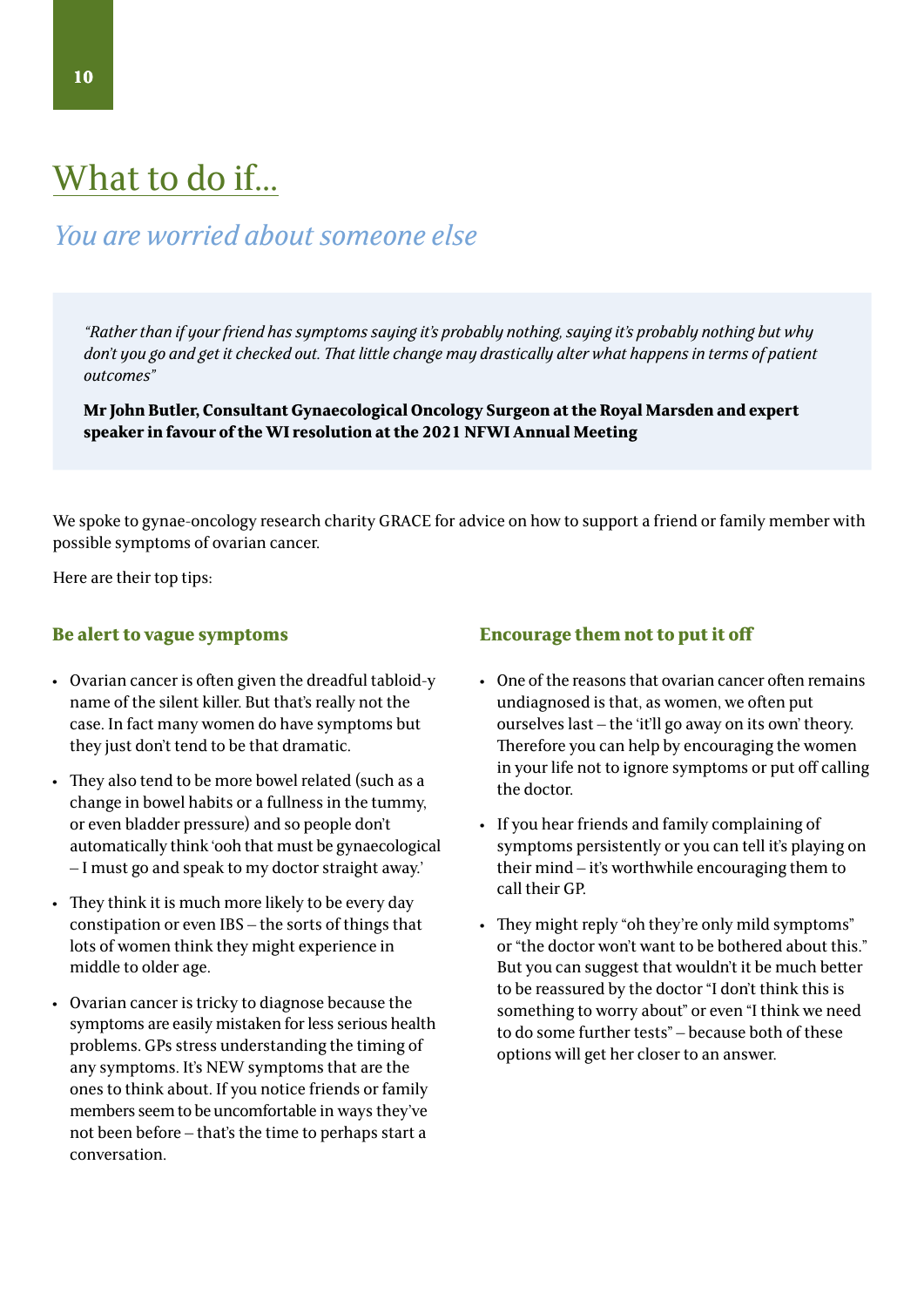

#### Gently push back on too many excuses **Be sensitive to the first subtle signs**

- If possible, empower the women you know to simply state their symptoms – and not offer up a myriad of excuses of why they might be feeling like that.
- If they are feeling generally lethargic or under par, it's easy for them to put it down to the menopause or simply being busy or having done too much in the garden – but try to be cautious about attaching a reason. Don't automatically attribute it to other things.
- In a short GP appointment, doctors will want to clarify symptoms and what might ring alarm bells. And the brevity of these appointments means that some doctors may take women at face value if they over-confidently put down symptoms to other things. Try to let the doctor see the full picture for themselves and pick up the subtlety and nuance of symptoms.

- In most ovarian cancer awareness campaigns, you'll see the focus is on the main symptoms - persistent pain, difficulty eating, bloating, changes in bowel habits. But these pressure symptoms (such as bloating or constipation) can often only present slightly later, once pressure from a tumour has built up.
- And so the word 'subtle' to describe symptoms in the WI resolution is actually a really significant one. Try to notice if friends or family often complain of just feeling a bit run down or not feeling 100%.
- They don't need to articulate why or explain it away by putting it down to other things. In all likelihood it'll be nothing to worry about, but they won't be wasting their doctor's time by seeking some advice in that first instance.

**Find out more about the work of GRACE here: www.grace-charity.org.uk/**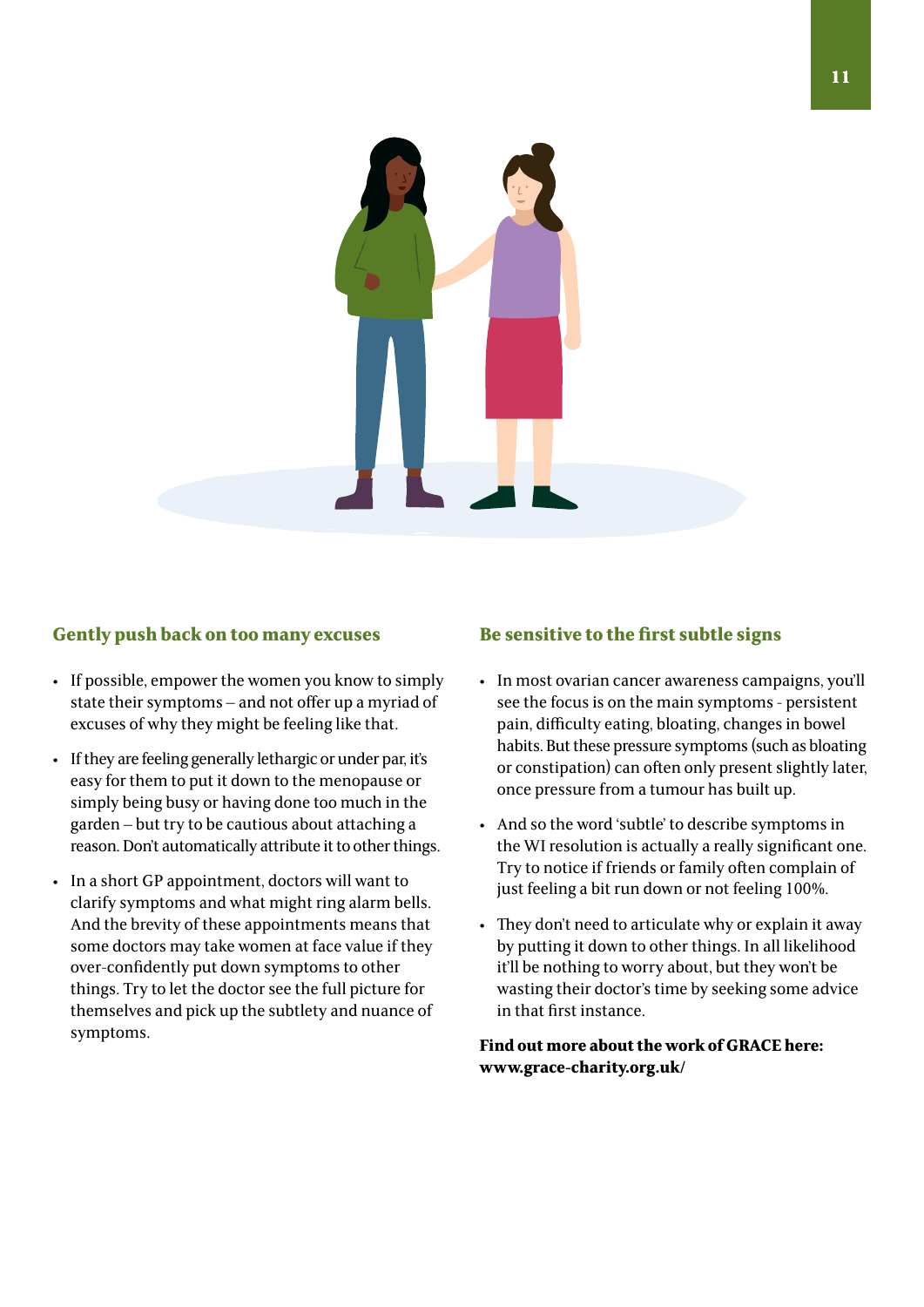# What to do if...

## *If you have questions about ovarian cancer, symptoms, or would like to access support*

In addition to your GP, there are a number of charities here to support you, whether you are worried about symptoms or are a family member or friend of someone affected by ovarian cancer.

#### **Ovacome**

Ovacome is the UK's ovarian cancer charity providing expert support and information. They support anyone affected by ovarian cancer; this often includes family members, partners, friends and cancer care professionals. Their support service is available Monday-Friday 10am to 5pm.

For information and emotional support, contact their support line on **07503 682 311** or Freephone **0800 008 7054**. You can also email **support@ovacome.org.uk** or text and WhatsApp them on **07503 682 311**.

Ovacome also has an online forum called My Ovacome which is a supportive space for people with ovarian cancer and their friends and family: **www.ovacome.org.uk/forum**.

#### **Macmillan Cancer Support Helpline**

You can call **0808 808 00 00**, seven days a week, 8am-8pm.

Alternatively, the Macmillan Chat Service offers confidential support to people living with cancer and their loved ones. Find out more here: **www.macmillan. org.uk/cancer-information-and-support/get-help**.

You can also contact the Macmillan Support Line using an online form accessible from the link above.

#### **The Eve Appeal**

Ask Eve is a nurse-led information service for any questions about gynaecological health and symptoms. Call them for free on mobiles and landlines on **0808 802 0019** or get in touch via **email nurse@ eveappeal.org.uk**.

For more information visit **www.eveappeal.org.uk/ supporting-you/ask-eve/**.

#### **Target Ovarian Cancer**

Target Ovarian Cancer's support line is for anyone affected by ovarian cancer – if you're worried about symptoms, if you have a diagnosis, or if you're a family member or a friend supporting someone living with ovarian cancer.

Their support line is open from 9am until 5.30pm, Monday to Friday.

Call **020 7923 5475** or fill in a contact form on their website. Go to **www.targetovariancancer.org.uk/ contact-our-support-line**.

Anyone affected by ovarian cancer can also join their online Ovarian Cancer Community on Facebook: **www.targetovariancancer.org.uk/support-for-you/ facebook-group**.

#### FURTHER INFORMATION

If you would like to know more about ovarian cancer, Ovarian Cancer Action has compiled a list of frequently asked questions on their website at **www.ovarian.org.uk/ovariancancer/faqs/**

You can also find out more by visiting the websites of other specialist charities including Target Ovarian Cancer, Ovacome, GRACE, The Eve Appeal as well as the NHS.

We have worked with Ovarian Cancer Action to create an online hub for WI members with information about ovarian cancer and our joint work. To find out more, go to **www.ovarian.org.uk/wi-hub**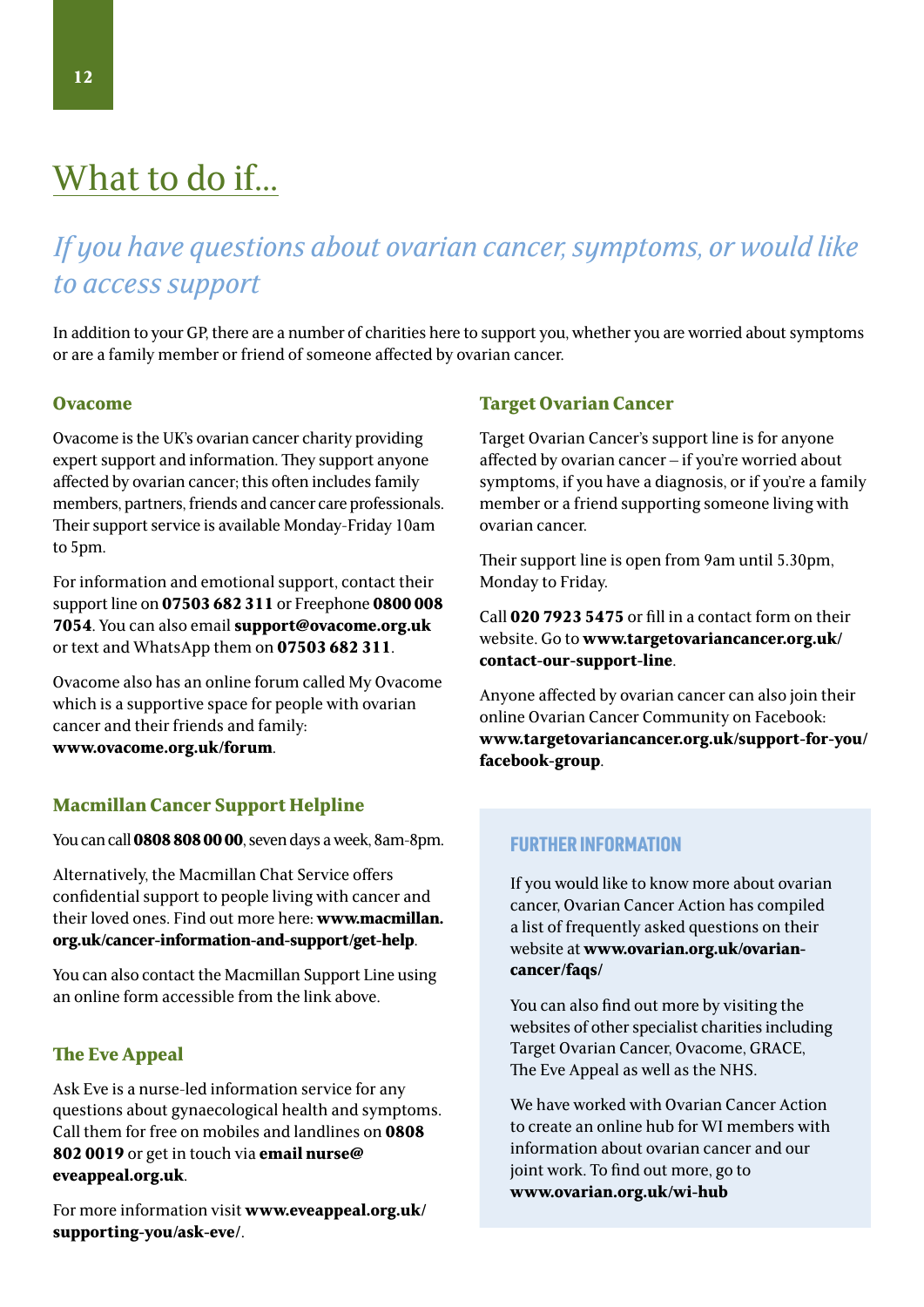## How you can take action

**Take part in our craftivism competition**



To enter, members are invited to make something that represents the WI's ovarian cancer campaign, and will help to spread awareness of the key signs to look out for.

There are no restrictions on the type of medium or materials you can use, but try to upcycle what you already have where you can. Entries will be judged by Nicky Amos, Chair of the NFWI Public Affairs Committee, and Gemma Hodgkiss, Communications Manager at gynaeoncology research charity GRACE.

The judges will consider the creativity of each entry and how well it communicates the key messages of the resolution.

The winning submission will be featured in a spring 2022 issue of *WI Life*, and across our social media channels. There will also be an online exhibition of submissions.

This competition is open to all WI members. You can submit an entry as an individual, on behalf of your WI or federation, or together with your local community.

Please submit a photo of your entry to the NFWI Public Affairs Department by email (**pa@nfwi.org.uk**) or by post. You do not need to send the actual project. We would love to hear the story behind your artwork as well. Let us know what inspired you to create it, and the process you undertook to complete it.

The deadline for submissions is **31st January 2022**.



# **Organise a meeting or event in your WI**

On page 15 you will find a leaflet (as well as a link to My WI where you can down this and a poster) that you can share at meetings you are hosting or attending. The leaflet is also available in hard copy – contact **pa@nfwi.org.uk**.

Organising a meeting is a good opportunity to engage with an expert on the subject. You could explore whether there is a specialist at your nearest hospital (such as in gynaecological oncology) that would be willing to come and speak at your meeting, or if a GP at your local practice would be happy to do this. There are also a number of ovarian cancer, gynaecological and women's health charities, but, similarly, their capacity may be limited.

It could also be worth seeing if there is a member in your WI who would like to speak about her experience of being affected by ovarian cancer.

Think about whether you could make this meeting open to others in your community and local groups to involve as many women as possible. If you do, let us know and we can help promote it. Contact **pa@nfwi.org.uk**.

To publicise your meeting, you could explore opportunities to include it in local events listings, community noticeboards, Facebook, Twitter and Instagram and on your WI's website if you have one set up. For inspiration and advice on putting together your own promotional materials, visit My WI.

If you have the facilities you could also consider holding your meeting online to help make it more accessible. Guidance on hosting a virtual meeting is available on My WI.

If you are holding an awareness event or meeting in your WI or federation, use our evaluation form to track your impact. Download the form at the link below or complete it online and share your campaign plans with us: email **pa@nfwi.org.uk**.

To download the survey: **www.thewi.org.uk/campaigns/ key-and-current-campaigns/see-the-signs**.

To complete it online: **www.thewi.org.uk/seethesignsevent-survey**.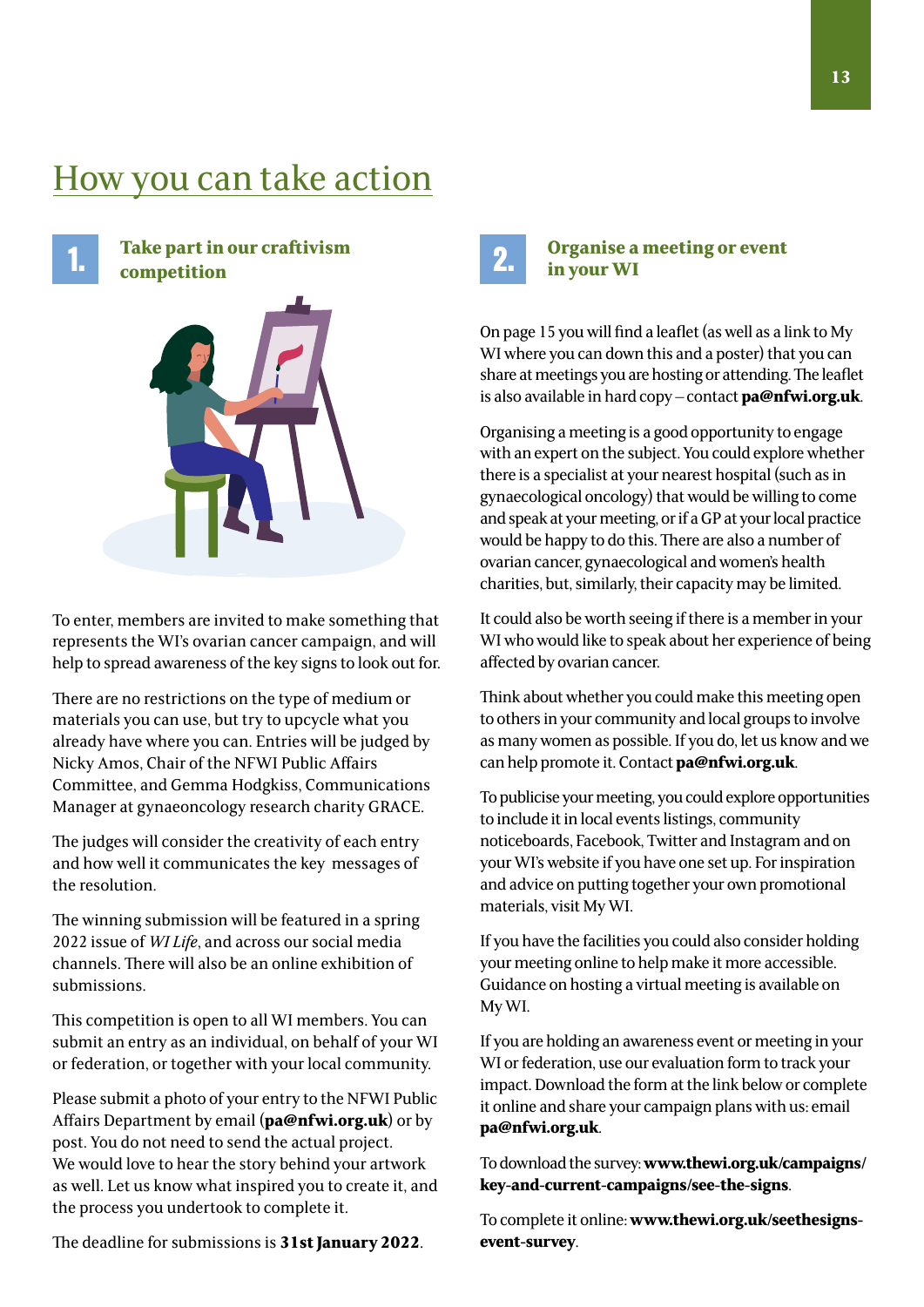3.

4.

5.

**14**

#### **Raise awareness in your community by speaking to your pharmacy or local GP surgery about displaying our symptoms poster and leaflet.**

The best person to contact is the manager. You can download these resources from My WI. If you would like to order printed materials, please get in touch with the Public Affairs Department.

**Spread the word on social media by sharing our posts or using the hashtag #SeeTheSigns and our symptoms image which is available on the 'See the Signs' campaign page on My WI.** 

#### **Share your experiences with us.**

To raise awareness of the importance of being able to identify a possible sign of ovarian cancer, we would love to hear why this issue is important to you and about any experience you may have had linked to the resolution.

In support of the mandate, stories that are shared with us may be used to promote the WI's campaign in NFWI Public Affairs resources, WI Life, and on our social media channels. You can of course remain anonymous if you wish to. Contact **pa@nfwi.org.uk**.

## 6.

#### **Save the date.**

Ovarian Cancer Awareness Month takes place in March each year – it's an opportunity to shine a light on the signs and symptoms of ovarian cancer. We will be sharing our plans closer to the time, with ideas for how you can take part. Let us know your plans by contacting the Public Affairs Department using the email address above.

# 7.

#### **Take part in our campaign evaluation surveys.**

To measure the impact of the WI's campaign, we have launched two short evaluation surveys that will be open throughout the duration of the campaign. These are open to members and non-members so please share the links widely.

If you have attended a WI or federation meeting or event on ovarian cancer, let us know about your experience: **www.thewi. org.uk/seethesigns-event-survey**.

Once you have engaged with the campaign, such as by reading this campaign pack or by attending a WI event, share your views on the campaign as a whole and how you have taken part: **www.thewi.org.uk/seethesignsnational-survey**.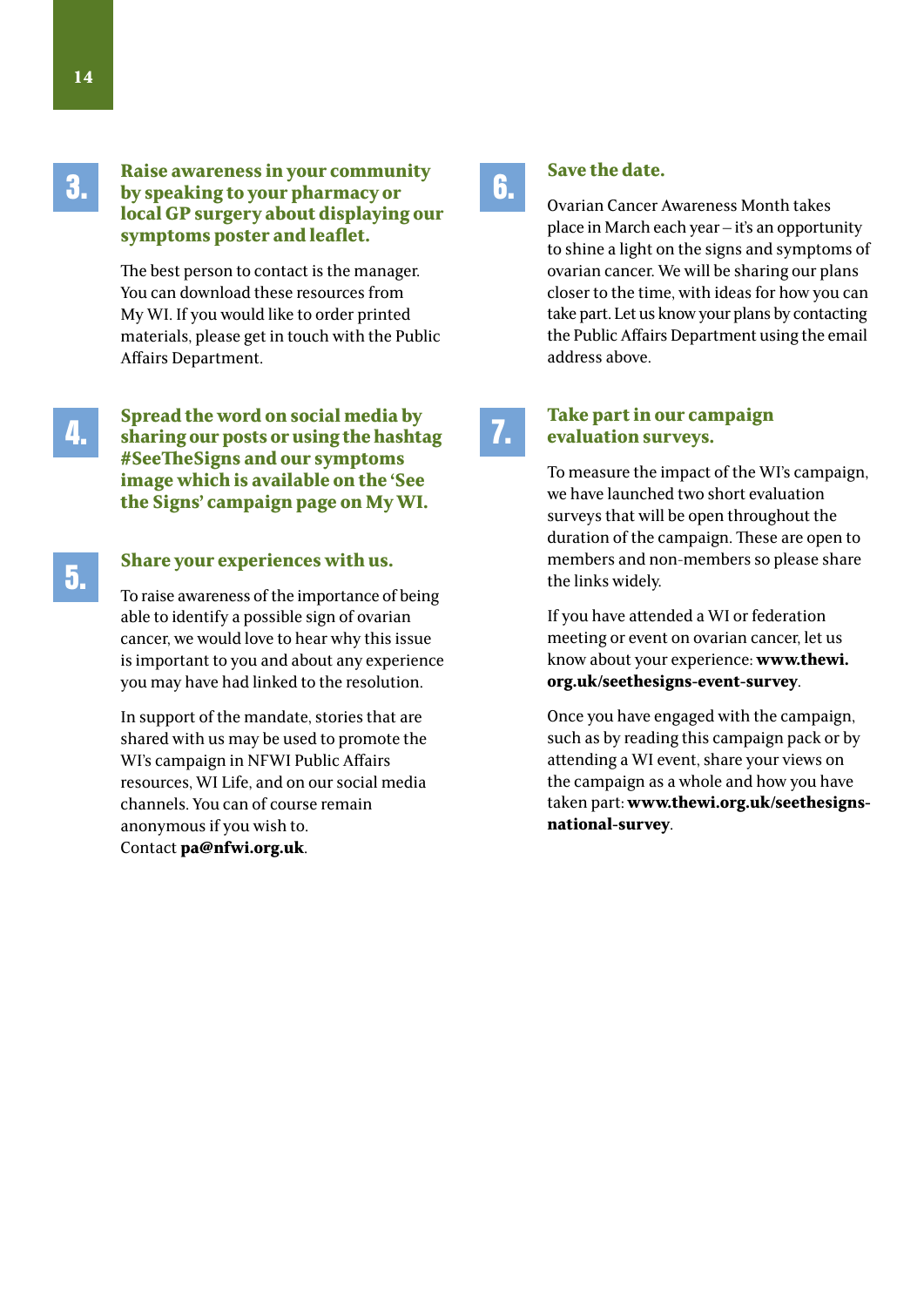

## SEE THE FOUR MAIN SYMPTOMS OF OVARIAN CANCER

The symptoms of ovarian cancer are not always easy to recognise because they can be similar to conditions such as irritable bowel syndrome (IBS), and pre-menstrual syndrome.

If you are experiencing one or more of the symptoms of ovarian cancer and they are persistent and increasingly frequent, or a change that isn't normal for you, speak to your GP.

For more information on the symptoms of ovarian cancer go to: **ovarian.org.uk**  For support visit: **www.ovacome.org.uk** or phone **0800 008 7054**





on

## WWW.THEWI.ORG.UK



 $\approx$ 

## SEE THE FOUR MAIN SYMPTOMS OF OVARIAN CANCER

The symptoms of ovarian cancer are not always easy to recognise because they can be similar to conditions such as irritable bowel syndrome (IBS), and pre-menstrual syndrome.

If you are experiencing one or more of the symptoms of ovarian cancer and they are persistent and increasingly frequent, or a change that isn't normal for you, speak to your GP.

For more information on the symptoms of ovarian cancer go to: **ovarian.org.uk**  For support visit: **www.ovacome.org.uk** or phone **0800 008 7054**





## WWW.THEWI.ORG.UK

Please contact the Public Affairs Department for additional copies of the leaflet. A Welsh language version is available. A poster version can also be downloaded from My WI - **mywi.thewi.org.uk/public-affairs-andcampaigns/current-campaigns/see-the-signs**